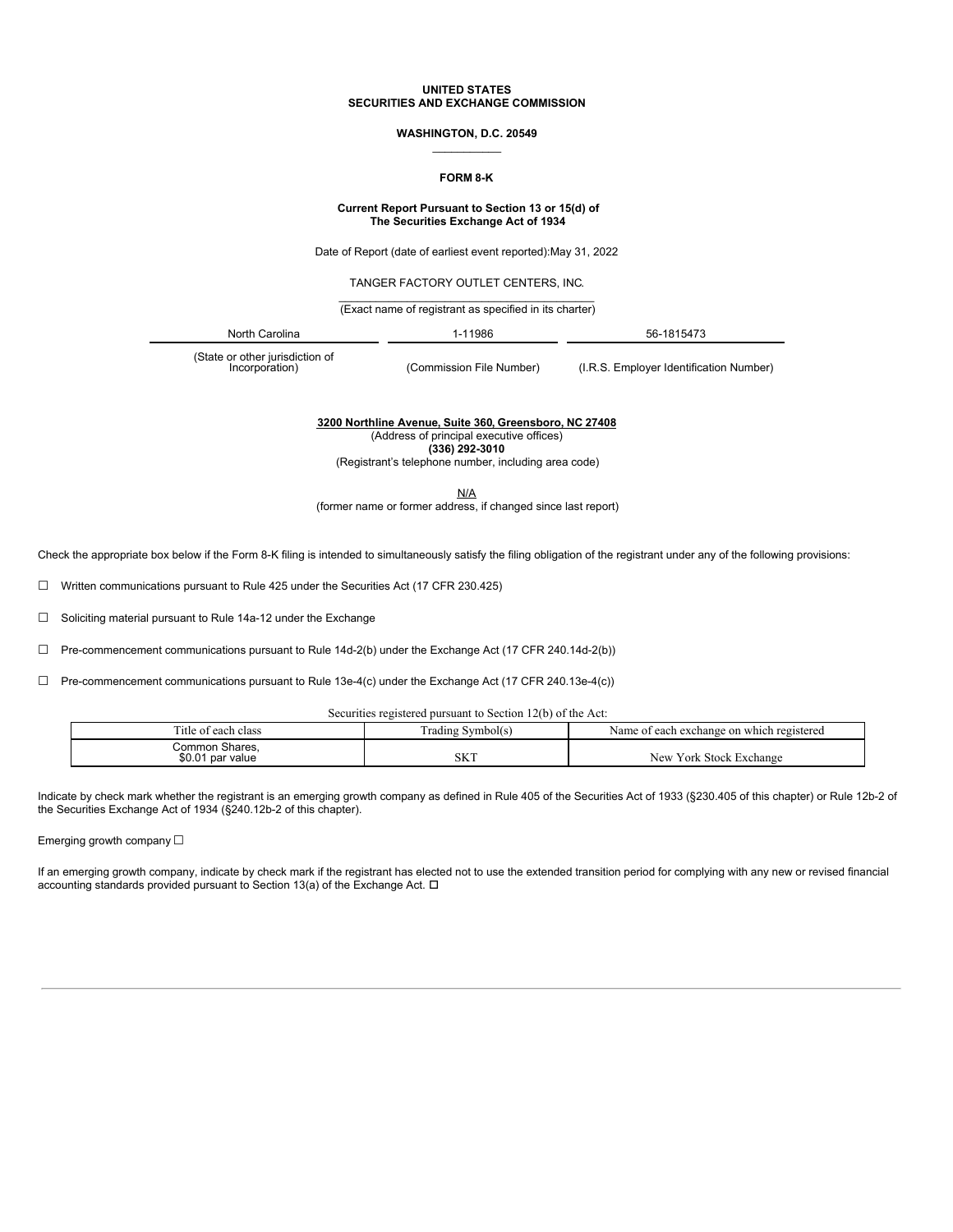### Item 5.02 Departure of Directors or Certain Officers; Election of Directors; Appointment of Certain Officers; Compensatory Arrangements of Certain Officers.

On May 31, 2022, Tanger Factory Outlet Centers, Inc. (the "Company") notified James F. Williams that he would no longer serve as Executive Vice President, Chief Financial<br>Officer and Treasurer of the Company as well as all